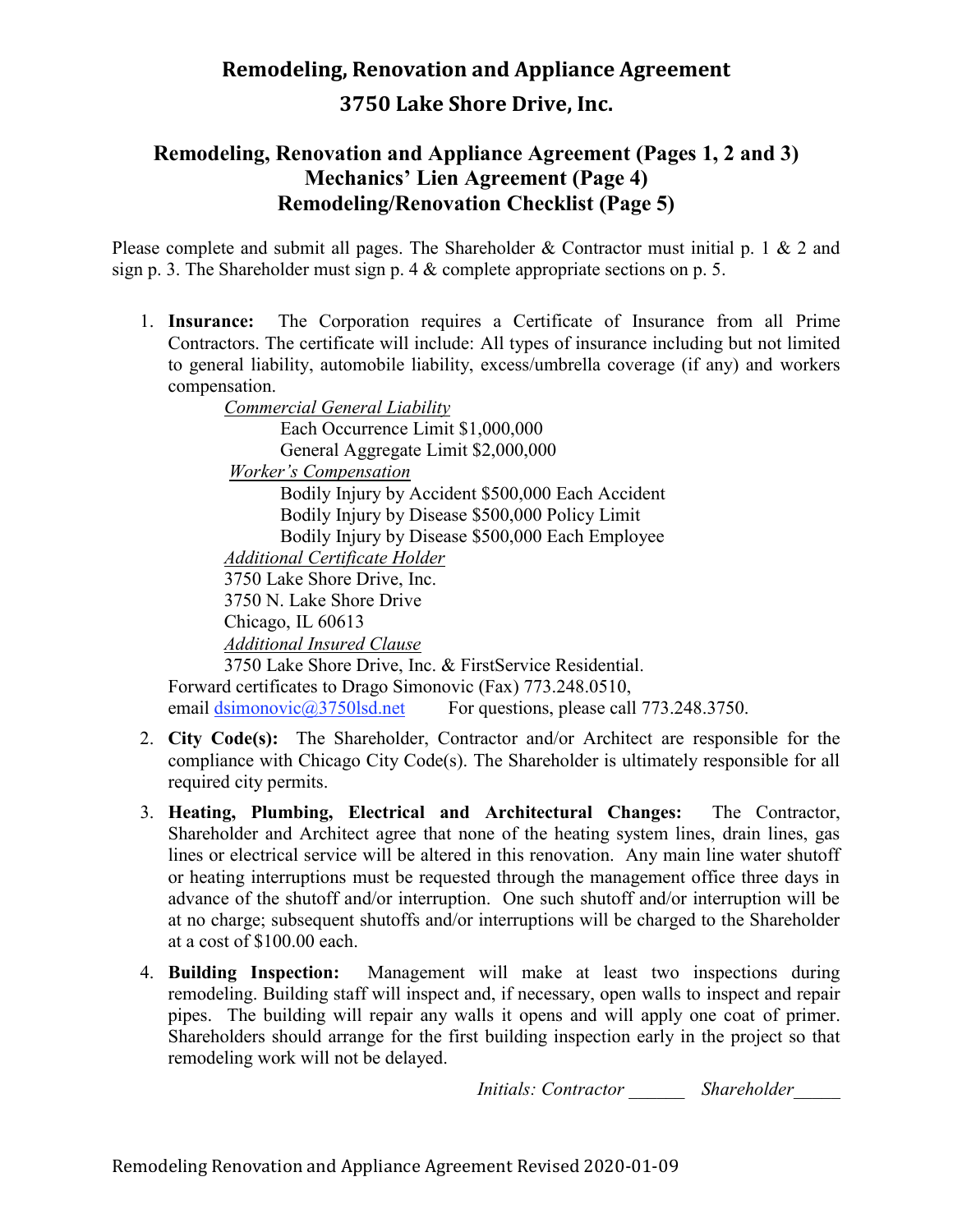- 5. **Work Hours**: Work hours are 8:00 a.m. to 5:00 p.m., Monday through Friday, and 8:00 a.m. to 2:00 p.m. on Saturday. Saturday work shall be limited to work of a restricted nature, which does not generate noise. To accommodate extenuating circumstances during the week, work of a restricted nature may be extended into the evening hours with pre-authorization from Management.
- 6. **Noise:** Expected excessive construction noise must be reported to the Management Office prior to the commencement of such work to allow notice to Shareholders. Noisy construction work may only take place on weekdays between 8:00 am and 5:00 pm
- 7. **Debris/Appliance Removal/Disposal:** All construction debris and large appliances, e.g., cabinets, radiators, carpeting, sinks, bathtubs, toilets, doors, flooring, etc. will be removed by the contractor from the building premises. The seller is responsible for removing the old appliance. Debris or appliances may not be stacked in the service hallway. A dumpster may be ordered however it cannot be located in the west alleyway and requires a city permit. A truck hired for debris removal may be parked at the loading dock while debris and construction material is loaded; however it may not be left unattended. A Shareholder acting as his/her own contractor must make his/her own arrangements for the prompt removal of all construction debris.
- 8. **Clean up:** The Contractor agrees to have the proper equipment on hand to clean up common areas dirtied by his/her workers at the end of each day. Common areas include but are not limited to hallways, foyers and stairways surrounding the apartment, the service elevator, back halls and loading area/alley. All front and back entry doors must be covered with plastic to protect the common areas. In the event that additional clean-up is required, it will be done by the building staff and charged to the Shareholder at an hourly rate.
- 9. **Service Elevator:** Dedicated use of the service elevator must be requested at least 24 hours in advance, and approved by the Management Office who will notify Shareholders. The Contractor agrees that the service elevator will not be held at any time during the construction period unless pre-authorized by the Management Office.
- 10. **Parking:** The Contractor agrees that vehicles will not be parked in the west alley. Use of this area is restricted to loading and unloading of vehicles only. To minimize scheduling conflicts, the Receiving Room should be notified in advance if the loading dock will be required. A note should be left on the dashboard, with the apartment number clearly displayed, if a vehicle is left unattended for more than a few minutes. Vehicles left unattended for prolonged periods may be towed at the owner's expense.
- 11. **Daily Sign-in:** All outside personnel are required to sign in daily at the Receiving Room, and to leave their driver's license or credit card while in the building.

*Initials: Contractor \_\_\_\_\_\_ Shareholder\_\_\_\_\_*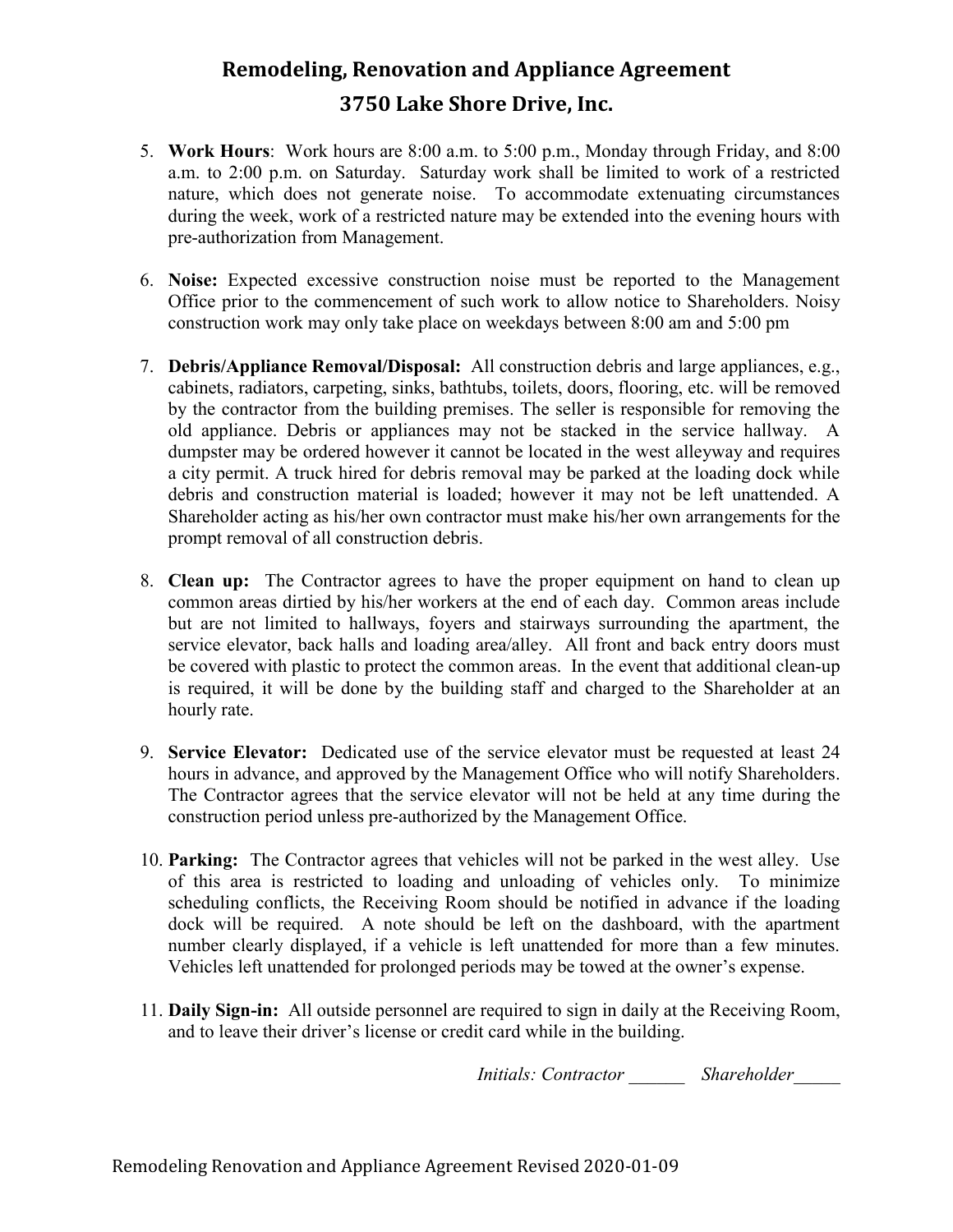12. **Scope of Work:** The work covered by this agreement shall be limited to the work described in the attachment labeled Description of Work.

The Contractor, Architect and Shareholder have read and agree to abide by the House Rules and rules and guidelines set forth in this agreement.

The Contractor further understands and agrees that 3750 Lake Shore Drive, Inc. is a cooperative, and that he/she has no right to lien any property relating to the Corporation under the Mechanic's Lien Laws of the State of Illinois.

All parties must sign below and return a copy of this Agreement to Management prior to the commencement of any work.

| Shareholder signature               | Date             |
|-------------------------------------|------------------|
| Shareholder printed name            | Apartment number |
| General Contractor signature        | Date             |
| General Contractor printed name     | Telephone number |
| Architect (if applicable) signature | Date             |
| Architect printed name              | Telephone number |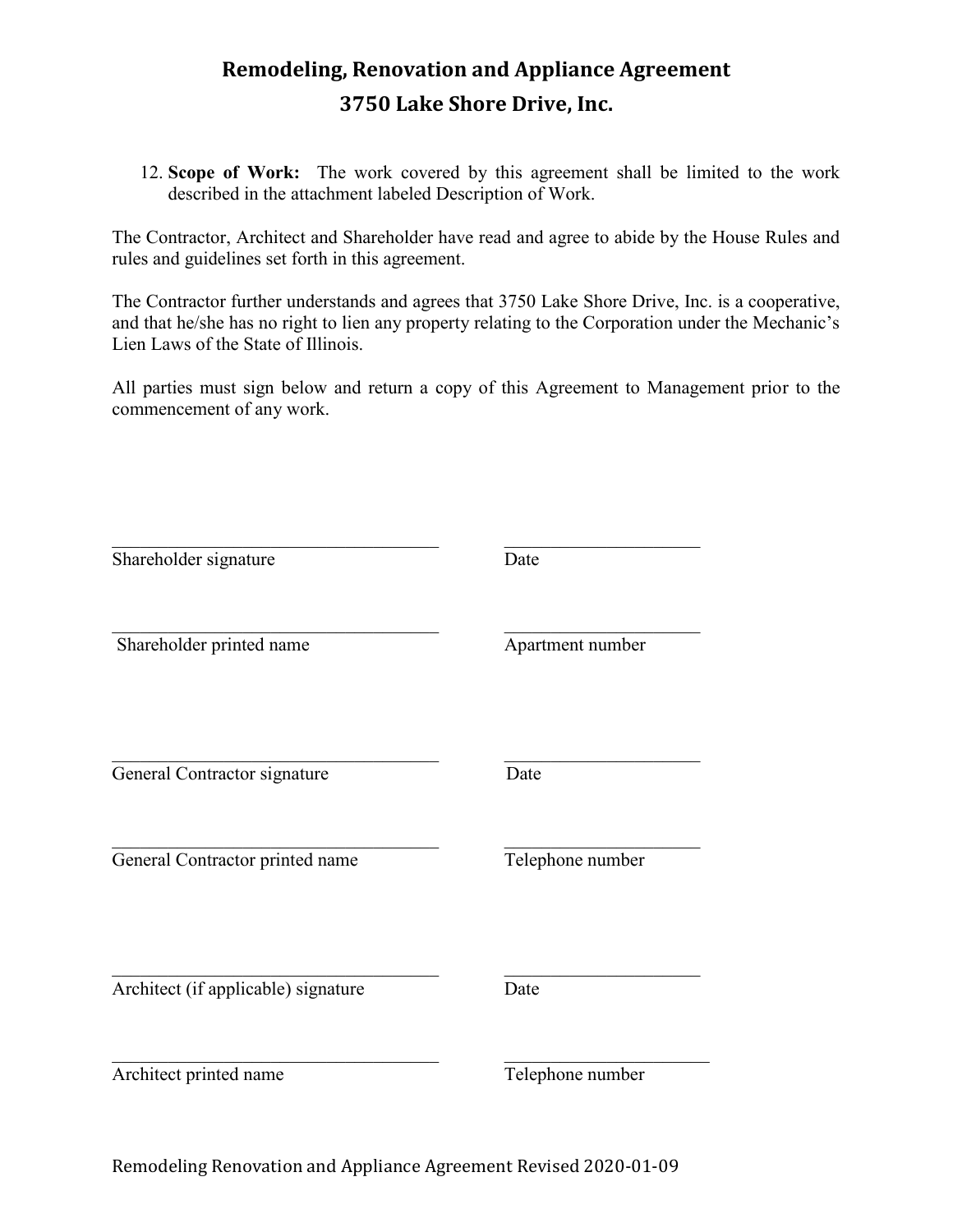# **Mechanics' Lien Agreement**

#### **The Shareholder is to complete and submit with Remodeling, Renovation & Appliance Agreement**

As part of the renovations and remodeling for Apartment *(Insert apartment number)* If any mechanics' or other lien(s) caused or created by the Lessee or anyone claiming through or under the Lessee shall at any time be filed against the Apartment or 3750 Lake Shore Drive, Inc., the Lessee shall within thirty (30) days after the date of receiving notice of filing of the lien(s) either (i) cause the same to be discharged of record; or if the Lessee shall desire to contest such lien(s), (ii) shall procure a bond in the full amount of the lien(s) plus reasonably foreseeable costs and fees to be incurred by Lessee, in a form and by a bonding company approved by Lessor, whose approval shall not unreasonably be withheld, unless Lessor agrees to some other sort or form of security, such as a title indemnity fund at a title insurance company, letter of credit, or collateralized security agreement. Subject to Lessee's right of appeal, the judgment of any court of competent jurisdiction determining the validity and/or amount of any such lien(s) shall be conclusive of such fact as between the Lessor and the Lessee, and Lessee shall immediately pay judgment rendered, with all costs and charges and shall have the lien(s) released and any judgment satisfied. If the Lessee fails to discharge any lien(s) or to provide the Lessor with security as stated above within the time specified above, then the Lessor may, at its option, pay or discharge any such lien(s) or claim for lien(s), and shall have the right to collect, as additional rent, all amounts so paid and all costs and expenses paid or incurred in connection therewith, including reasonable attorneys' fees and disbursements together with interest thereon from the time or times of payment.

The registered shareholder(s) must sign below and return a copy of this agreement to the Management with the Remodeling, Renovation and Appliance Agreement.

\_\_\_\_\_\_\_\_\_\_\_\_\_\_\_\_\_\_\_\_\_\_\_\_\_\_\_\_\_\_\_\_\_\_\_ \_\_\_\_\_\_\_\_\_\_\_\_\_\_\_\_\_\_\_\_\_\_\_\_\_\_

 $\mathcal{L}_\text{G}$  , and the contribution of the contribution of the contribution of the contribution of the contribution of the contribution of the contribution of the contribution of the contribution of the contribution of t

 $\mathcal{L}_\text{G}$  , and the contribution of the contribution of the contribution of the contribution of the contribution of the contribution of the contribution of the contribution of the contribution of the contribution of t

Shareholder signature Date

Shareholder printed name and apartment number

Shareholder signature Date

\_\_\_\_\_\_\_\_\_\_\_\_\_\_\_\_\_\_\_\_\_\_\_\_\_\_\_\_\_\_\_\_\_\_\_ \_\_\_\_\_\_\_\_\_\_\_\_\_\_\_\_\_\_\_\_\_\_\_\_\_\_

Shareholder printed name and apartment number

Remodeling Renovation and Appliance Agreement Revised 2020-01-09